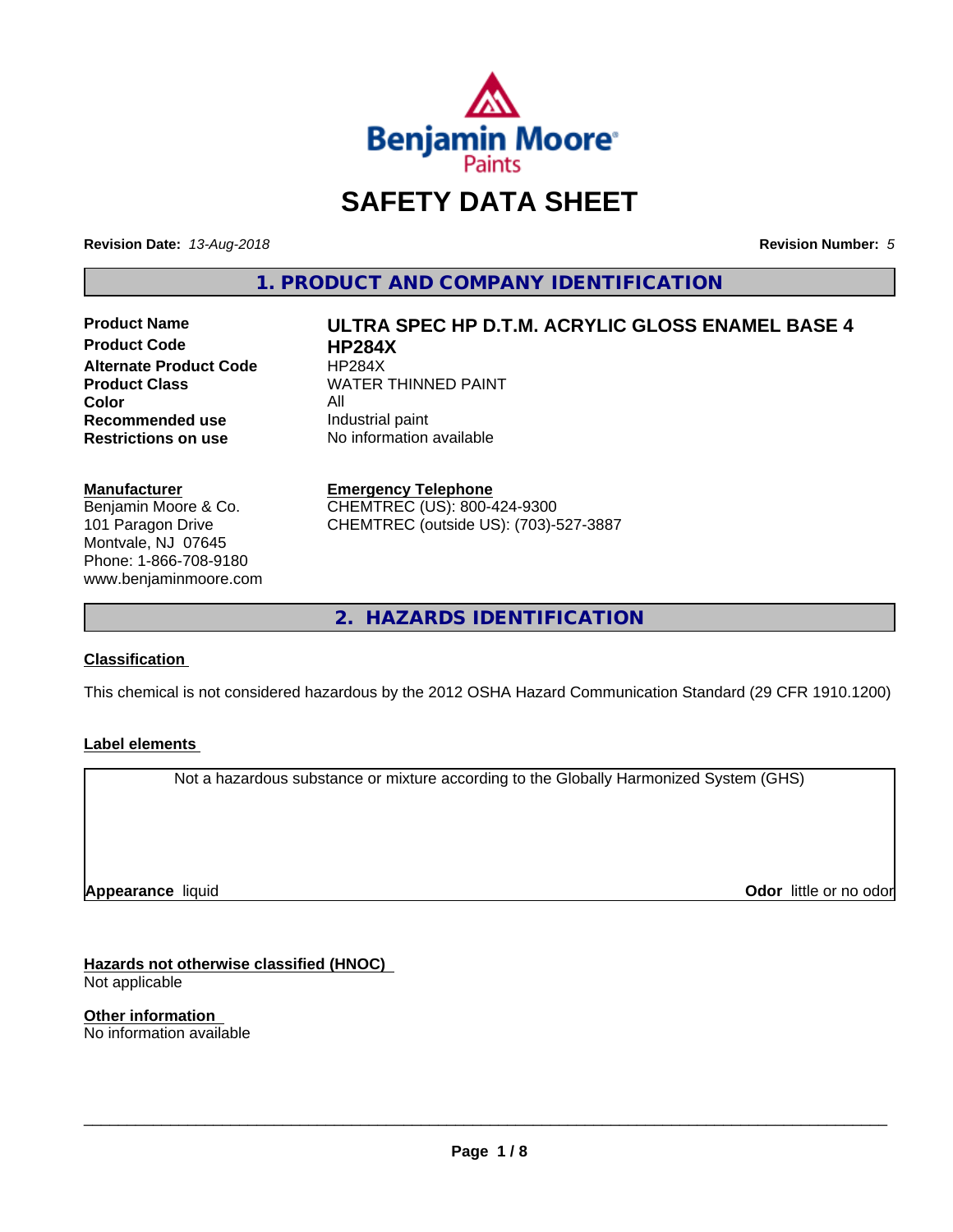# **3. COMPOSITION INFORMATION ON COMPONENTS**

| hemical nameٺ                                                      | CAS No.                           | $\sim$<br><br>Weight-"<br>- 70 |
|--------------------------------------------------------------------|-----------------------------------|--------------------------------|
| <br>$\gamma$ 4-trimethyl-<br>l diisobutvrate<br>3-propanediol<br>. | 6846-50-0                         |                                |
| -<br>phosphate<br>∠inc                                             | $-90-0$<br>7770<br>ฯ-ฯ<br>$\cdot$ |                                |

| 4. FIRST AID MEASURES                                                                                                           |
|---------------------------------------------------------------------------------------------------------------------------------|
| No hazards which require special first aid measures.<br><b>General Advice</b>                                                   |
| <b>Eye Contact</b><br>Rinse thoroughly with plenty of water for at least 15 minutes and consult a<br>physician.                 |
| Wash off immediately with soap and plenty of water while removing all<br><b>Skin Contact</b><br>contaminated clothes and shoes. |
| Move to fresh air. If symptoms persist, call a physician.<br><b>Inhalation</b>                                                  |
| Clean mouth with water and afterwards drink plenty of water. Consult a physician<br>Ingestion<br>if necessary.                  |
| None known.<br><b>Most Important</b><br><b>Symptoms/Effects</b>                                                                 |
| <b>Notes To Physician</b><br>Treat symptomatically.                                                                             |

**5. FIRE-FIGHTING MEASURES**

| <b>Suitable Extinguishing Media</b>                                              | Use extinguishing measures that are appropriate to local<br>circumstances and the surrounding environment.                                   |
|----------------------------------------------------------------------------------|----------------------------------------------------------------------------------------------------------------------------------------------|
| <b>Protective Equipment And Precautions For</b><br><b>Firefighters</b>           | As in any fire, wear self-contained breathing apparatus<br>pressure-demand, MSHA/NIOSH (approved or equivalent)<br>and full protective gear. |
| <b>Specific Hazards Arising From The Chemical</b>                                | Closed containers may rupture if exposed to fire or<br>extreme heat.                                                                         |
| <b>Sensitivity To Mechanical Impact</b>                                          | No.                                                                                                                                          |
| <b>Sensitivity To Static Discharge</b>                                           | No.                                                                                                                                          |
| <b>Flash Point Data</b><br>Flash Point (°F)<br>Flash Point (°C)<br><b>Method</b> | 250<br>121<br><b>PMCC</b>                                                                                                                    |
| <b>Flammability Limits In Air</b>                                                |                                                                                                                                              |
| Lower flammability limit:<br><b>Upper flammability limit:</b>                    | Not applicable<br>Not applicable                                                                                                             |
|                                                                                  |                                                                                                                                              |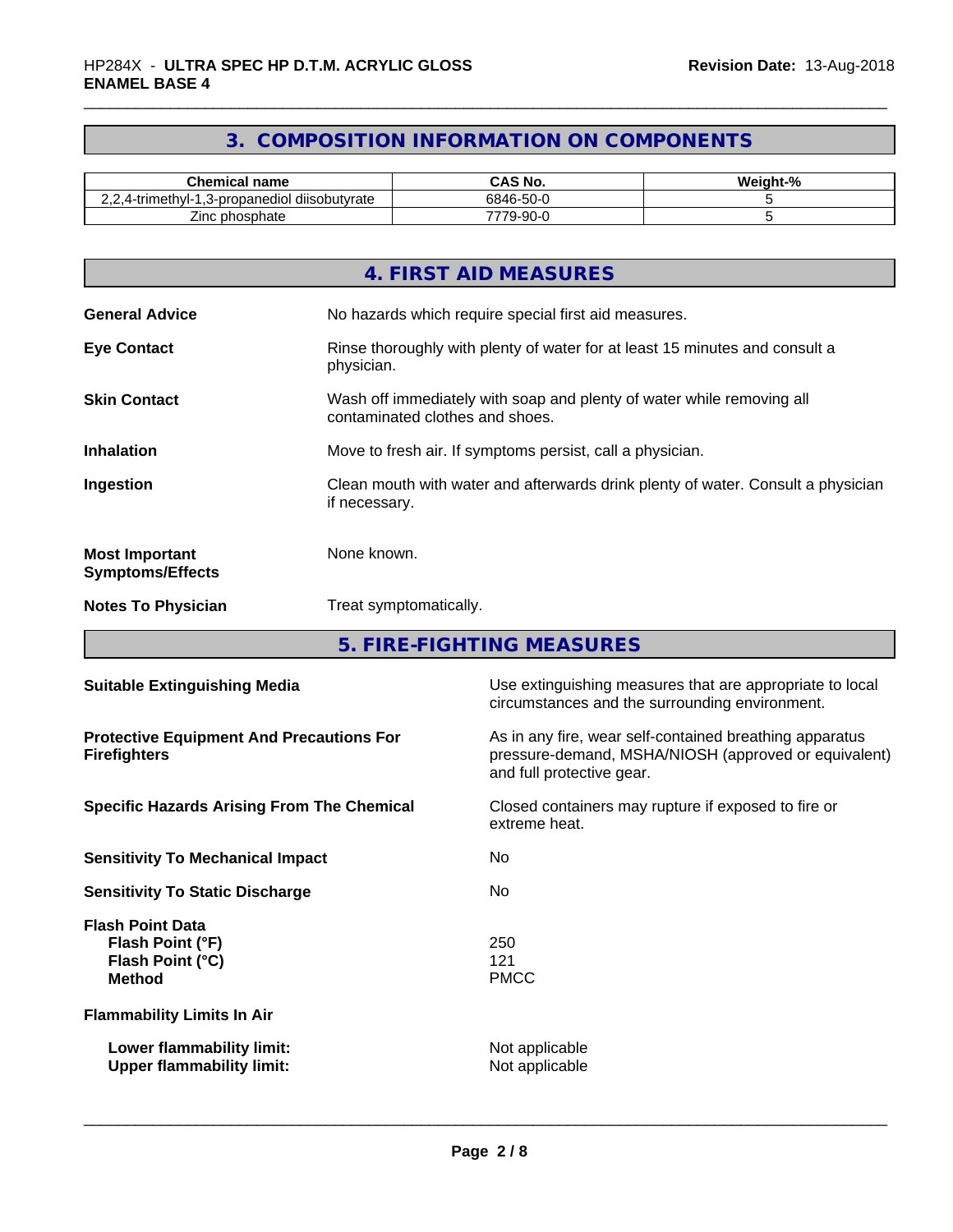| <b>NFPA</b>                                                                                                                                                                                                                                                                                                                                                                                                                                             | Health: 1 | <b>Flammability: 1</b> | <b>Instability: 0</b> | <b>Special: Not Applicable</b> |
|---------------------------------------------------------------------------------------------------------------------------------------------------------------------------------------------------------------------------------------------------------------------------------------------------------------------------------------------------------------------------------------------------------------------------------------------------------|-----------|------------------------|-----------------------|--------------------------------|
| <b>NFPA Legend</b><br>$\bigcap$ <b>N</b> $\bigcup$ <b>N</b> $\bigcup$ <b>N</b> $\bigcup$ <b>N</b> $\bigcup$ <b>N</b> $\bigcup$ <b>N</b> $\bigcup$ <b>N</b> $\bigcup$ <b>N</b> $\bigcup$ <b>N</b> $\bigcup$ <b>N</b> $\bigcup$ <b>N</b> $\bigcup$ <b>N</b> $\bigcup$ <b>N</b> $\bigcup$ <b>N</b> $\bigcup$ <b>N</b> $\bigcup$ <b>N</b> $\bigcup$ <b>N</b> $\bigcup$ <b>N</b> $\bigcup$ <b>N</b> $\bigcup$ <b>N</b> $\bigcup$ <b>N</b> $\bigcup$ <b>N</b> |           |                        |                       |                                |

#### 0 - Not Hazardous

- 1 Slightly
- 2 Moderate
- 3 High
- 4 Severe

*The ratings assigned are only suggested ratings, the contractor/employer has ultimate responsibilities for NFPA ratings where this system is used.*

*Additional information regarding the NFPA rating system is available from the National Fire Protection Agency (NFPA) at www.nfpa.org.*

### **6. ACCIDENTAL RELEASE MEASURES**

| <b>Personal Precautions</b>                                                               | Avoid contact with skin, eyes and clothing. Ensure adequate ventilation.                                                                                                         |  |
|-------------------------------------------------------------------------------------------|----------------------------------------------------------------------------------------------------------------------------------------------------------------------------------|--|
| <b>Other Information</b>                                                                  | Prevent further leakage or spillage if safe to do so.                                                                                                                            |  |
| See Section 12 for additional Ecological Information.<br><b>Environmental precautions</b> |                                                                                                                                                                                  |  |
| <b>Methods for Cleaning Up</b>                                                            | Soak up with inert absorbent material. Sweep up and shovel into suitable<br>containers for disposal.                                                                             |  |
|                                                                                           | 7. HANDLING AND STORAGE                                                                                                                                                          |  |
| <b>Handling</b>                                                                           | Avoid contact with skin, eyes and clothing. Avoid breathing vapors, spray mists or<br>sanding dust. In case of insufficient ventilation, wear suitable respiratory<br>equipment. |  |
| <b>Storage</b>                                                                            | Keep container tightly closed. Keep out of the reach of children.                                                                                                                |  |
| <b>Incompatible Materials</b>                                                             | No information available                                                                                                                                                         |  |

### **8. EXPOSURE CONTROLS/PERSONAL PROTECTION**

#### **Exposure Limits**

*No exposure limits have been established for this product.*

#### **Legend**

ACGIH - American Conference of Governmental Industrial Hygienists Exposure Limits OSHA - Occupational Safety & Health Administration Exposure Limits N/E - Not Established

| <b>Engineering Measures</b>                                                                                                   | Ensure adequate ventilation, especially in confined areas.                                                                                                  |
|-------------------------------------------------------------------------------------------------------------------------------|-------------------------------------------------------------------------------------------------------------------------------------------------------------|
| <b>Personal Protective Equipment</b><br><b>Eye/Face Protection</b><br><b>Skin Protection</b><br><b>Respiratory Protection</b> | Safety glasses with side-shields.<br>Protective gloves and impervious clothing.<br>In case of insufficient ventilation wear suitable respiratory equipment. |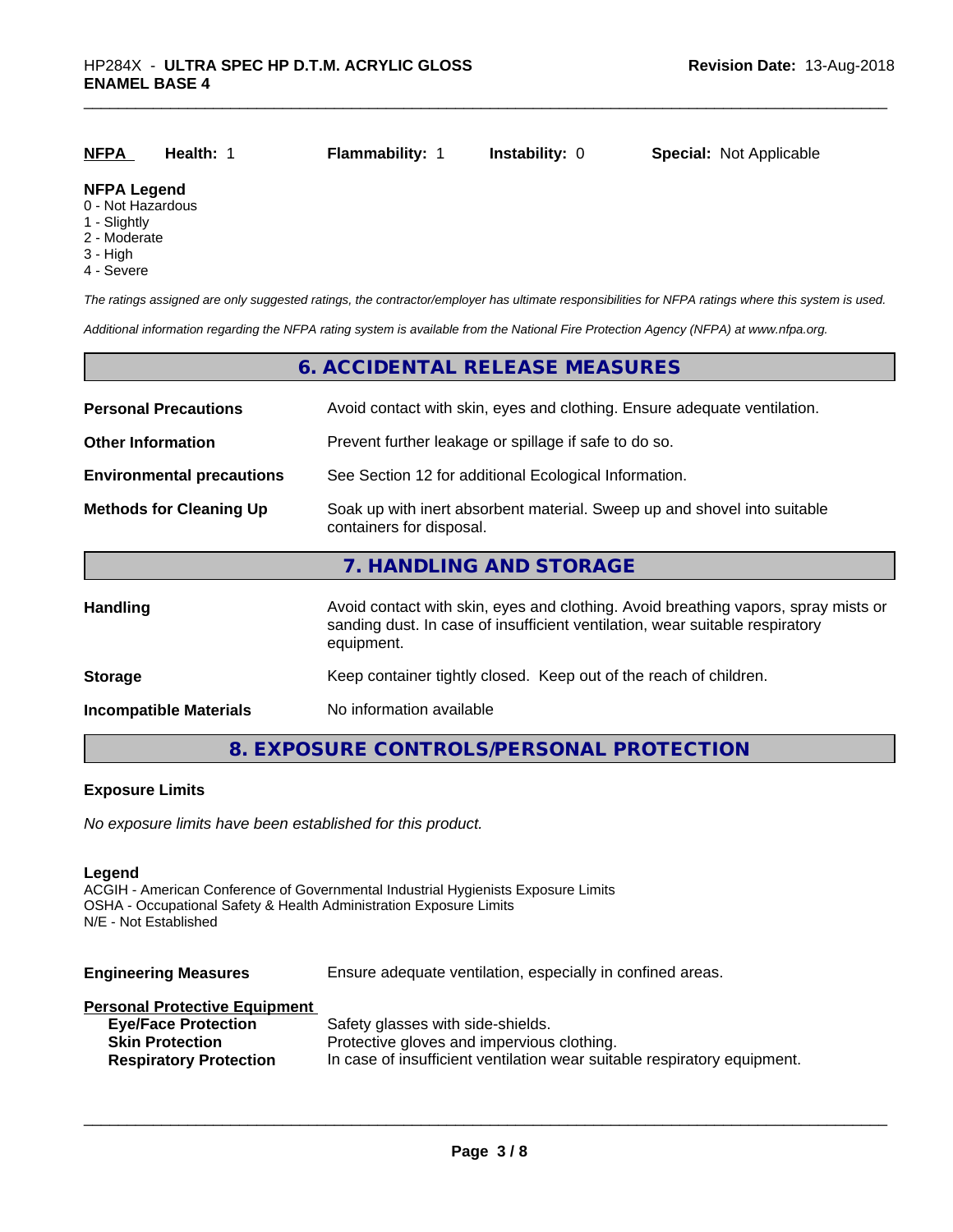**Hygiene Measures** Avoid contact with skin, eyes and clothing. Remove and wash contaminated clothing before re-use. Wash thoroughly after handling.

# **9. PHYSICAL AND CHEMICAL PROPERTIES**

**Appearance** liquid **Odor** little or no odor **Odor Threshold No information available Density (lbs/gal)** 8.3 - 8.7 **Specific Gravity** 1.00 - 1.04 **pH pH**  $\blacksquare$ **Viscosity (cps)** No information available<br> **Solubility(ies)** No information available **Solubility(ies)**<br> **No information available**<br> **Water solubility**<br> **Water solubility Evaporation Rate Conservation Rate** No information available<br> **Vapor pressure @20 °C (kPa)** No information available **Vapor** pressure @20 °C (kPa) **Vapor density Vapor** density **Wt. % Solids** 35 - 45 **Vol. % Solids** 35 - 45 **Wt. % Volatiles Vol. % Volatiles** 55 - 65 **VOC Regulatory Limit (g/L)** < 150 **Boiling Point (°F)** 212 **Boiling Point (°C)** 100<br> **Preezing Point (°F)** 100<br>
22 **Freezing Point (°F) Freezing Point (°C)** 0 **Flash Point (°F)** 250 **Flash Point (°C) Method** PMCC **Flammability (solid, gas)** Not applicable<br> **Upper flammability limit:** Not applicable **Upper flammability limit:**<br> **Lower flammability limit:** Not applicable Not applicable **Lower flammability limit: Autoignition Temperature (°F)**<br> **Autoignition Temperature (°C)** No information available **Autoignition Temperature (°C) Decomposition Temperature (°F)**<br> **Decomposition Temperature (°C)** Moinformation available **Decomposition Temperature (°C)**<br>Partition coefficient

**No information available No information available** 

# **10. STABILITY AND REACTIVITY**

| <b>Reactivity</b>                         | Not Applicable                           |
|-------------------------------------------|------------------------------------------|
| <b>Chemical Stability</b>                 | Stable under normal conditions.          |
| <b>Conditions to avoid</b>                | Prevent from freezing.                   |
| <b>Incompatible Materials</b>             | No materials to be especially mentioned. |
| <b>Hazardous Decomposition Products</b>   | None under normal use.                   |
| <b>Possibility of hazardous reactions</b> | None under normal conditions of use.     |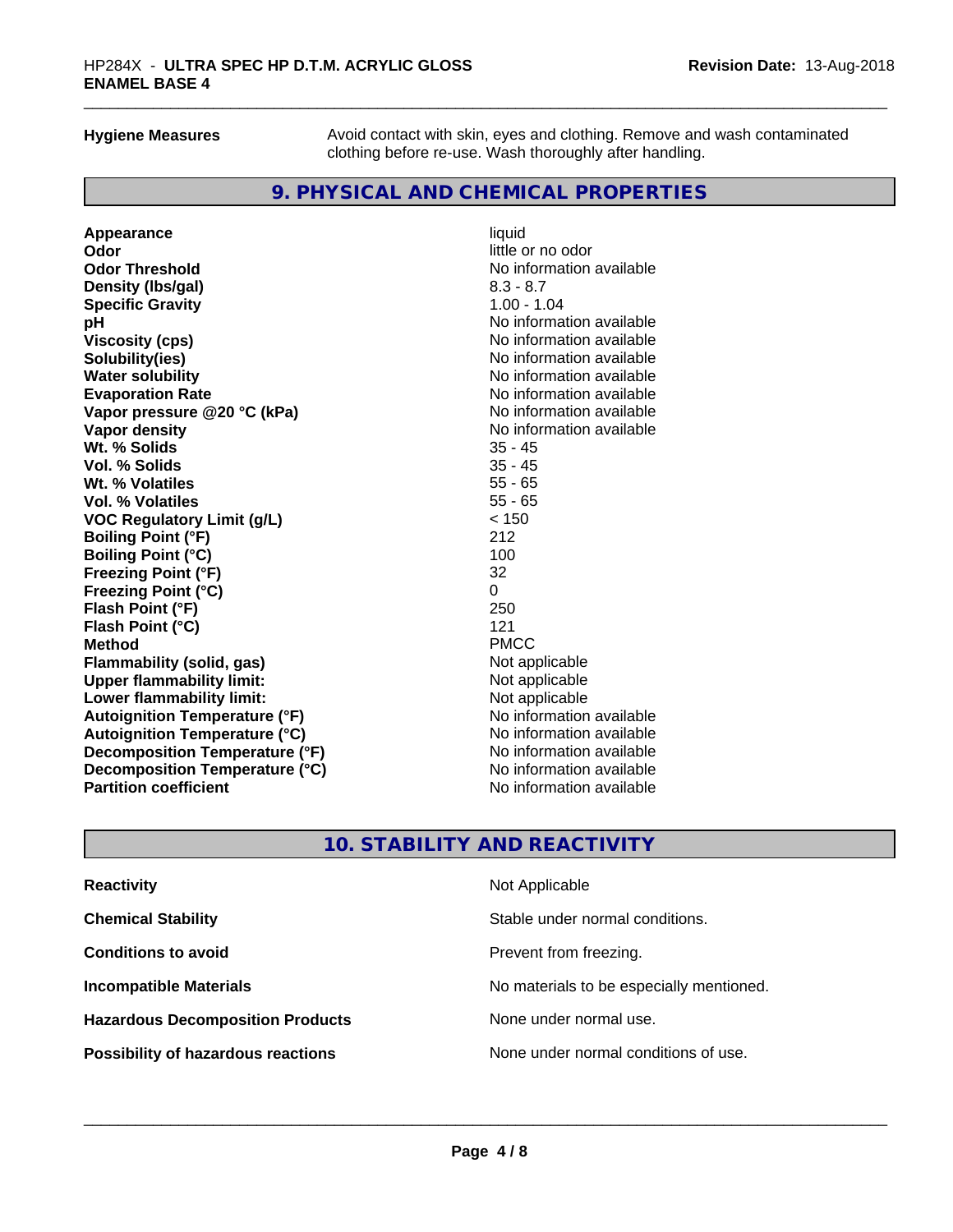# **11. TOXICOLOGICAL INFORMATION**

| <b>Product Information</b>                                                                                                                                                                                                                                                                                                                                |                                                                                                                                                                                                                                                                                                                                                                                                                                                                                                                                                      |
|-----------------------------------------------------------------------------------------------------------------------------------------------------------------------------------------------------------------------------------------------------------------------------------------------------------------------------------------------------------|------------------------------------------------------------------------------------------------------------------------------------------------------------------------------------------------------------------------------------------------------------------------------------------------------------------------------------------------------------------------------------------------------------------------------------------------------------------------------------------------------------------------------------------------------|
| Information on likely routes of exposure                                                                                                                                                                                                                                                                                                                  |                                                                                                                                                                                                                                                                                                                                                                                                                                                                                                                                                      |
| <b>Principal Routes of Exposure</b>                                                                                                                                                                                                                                                                                                                       | Eye contact, skin contact and inhalation.                                                                                                                                                                                                                                                                                                                                                                                                                                                                                                            |
| <b>Acute Toxicity</b>                                                                                                                                                                                                                                                                                                                                     |                                                                                                                                                                                                                                                                                                                                                                                                                                                                                                                                                      |
| <b>Product Information</b>                                                                                                                                                                                                                                                                                                                                | No information available                                                                                                                                                                                                                                                                                                                                                                                                                                                                                                                             |
|                                                                                                                                                                                                                                                                                                                                                           | Symptoms related to the physical, chemical and toxicological characteristics                                                                                                                                                                                                                                                                                                                                                                                                                                                                         |
| <b>Symptoms</b>                                                                                                                                                                                                                                                                                                                                           | No information available                                                                                                                                                                                                                                                                                                                                                                                                                                                                                                                             |
|                                                                                                                                                                                                                                                                                                                                                           | Delayed and immediate effects as well as chronic effects from short and long-term exposure                                                                                                                                                                                                                                                                                                                                                                                                                                                           |
| Eye contact<br><b>Skin contact</b><br><b>Inhalation</b><br>Ingestion<br><b>Sensitization</b><br><b>Neurological Effects</b><br><b>Mutagenic Effects</b><br><b>Reproductive Effects</b><br><b>Developmental Effects</b><br><b>Target organ effects</b><br><b>STOT - single exposure</b><br><b>STOT - repeated exposure</b><br><b>Other adverse effects</b> | May cause slight irritation.<br>Substance may cause slight skin irritation. Prolonged or repeated contact may dry<br>skin and cause irritation.<br>May cause irritation of respiratory tract.<br>Ingestion may cause gastrointestinal irritation, nausea, vomiting and diarrhea.<br>No information available<br>No information available.<br>No information available.<br>No information available.<br>No information available.<br>No information available.<br>No information available.<br>No information available.<br>No information available. |

#### **Numerical measures of toxicity**

**The following values are calculated based on chapter 3.1 of the GHS document**

| <b>ATEmix (oral)</b> | 47947 mg/kg |
|----------------------|-------------|
| ATEmix (dermal)      | 162726      |

#### **Component Information**

2,2,4-trimethyl-1,3-propanediol diisobutyrate LD50 Oral: > 3,200 mg/kg (Rat) vendor data LC50 Inhalation (Vapor): > 5.3 mg/L (Rat)

#### **Carcinogenicity**

*There are no known carcinogenic chemicals in this product above reportable levels.*

# **12. ECOLOGICAL INFORMATION**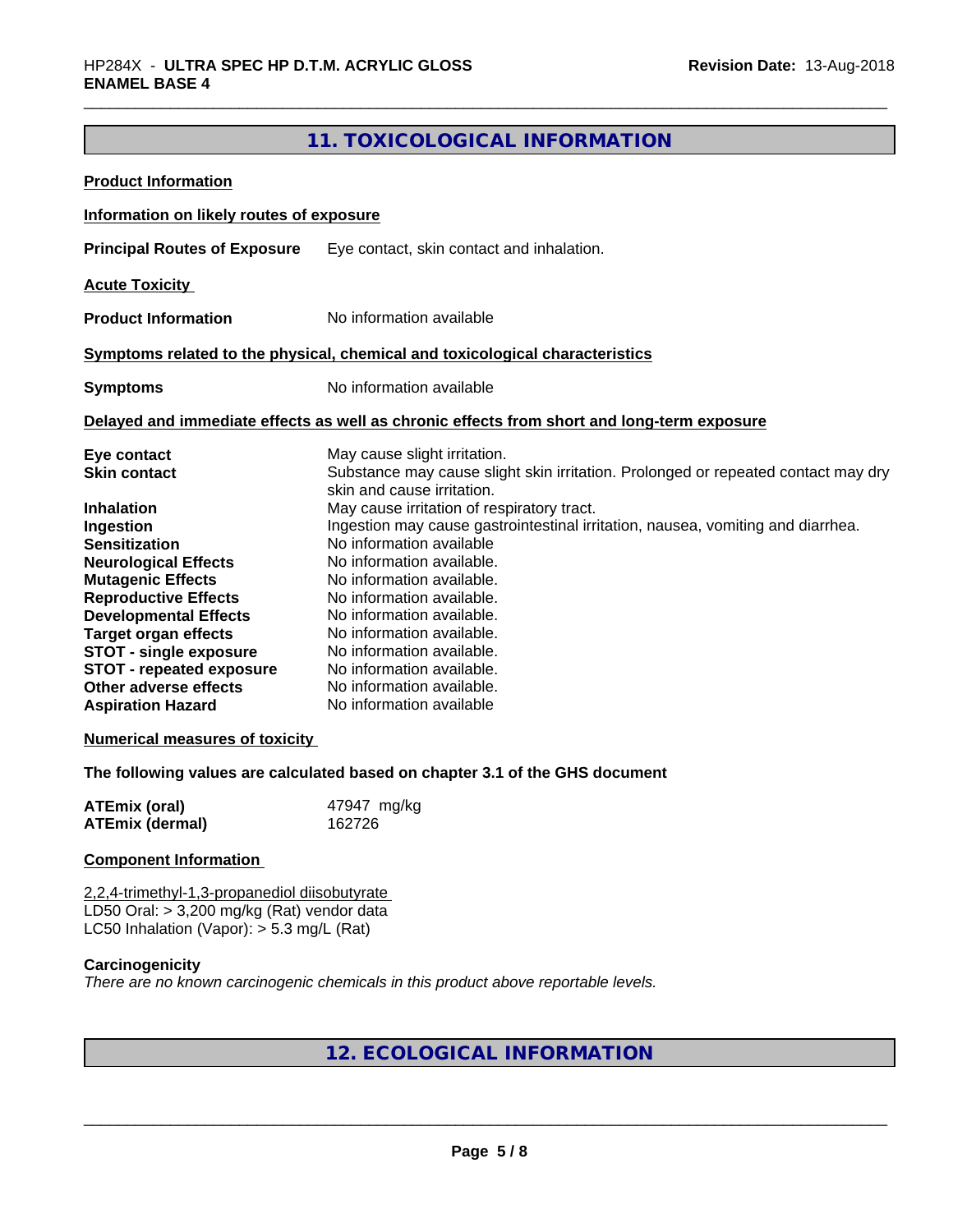## **Ecotoxicity Effects**

The environmental impact of this product has not been fully investigated.

#### **Product Information**

#### **Acute Toxicity to Fish**

No information available

#### **Acute Toxicity to Aquatic Invertebrates**

No information available

#### **Acute Toxicity to Aquatic Plants**

No information available

#### **Persistence / Degradability**

No information available.

#### **Bioaccumulation**

No information available.

#### **Mobility in Environmental Media**

No information available.

#### **Ozone**

No information available

#### **Component Information**

#### **Acute Toxicity to Fish**

No information available

#### **Acute Toxicity to Aquatic Invertebrates**

No information available

#### **Acute Toxicity to Aquatic Plants**

No information available

|                              | 13. DISPOSAL CONSIDERATIONS                                                                                                                                                                                               |
|------------------------------|---------------------------------------------------------------------------------------------------------------------------------------------------------------------------------------------------------------------------|
| <b>Waste Disposal Method</b> | Dispose of in accordance with federal, state, and local regulations. Local<br>requirements may vary, consult your sanitation department or state-designated<br>environmental protection agency for more disposal options. |
|                              | 14. TRANSPORT INFORMATION                                                                                                                                                                                                 |
| DOT                          | Not regulated                                                                                                                                                                                                             |
| <b>ICAO / IATA</b>           | Not regulated                                                                                                                                                                                                             |
| <b>IMDG / IMO</b>            | Not regulated                                                                                                                                                                                                             |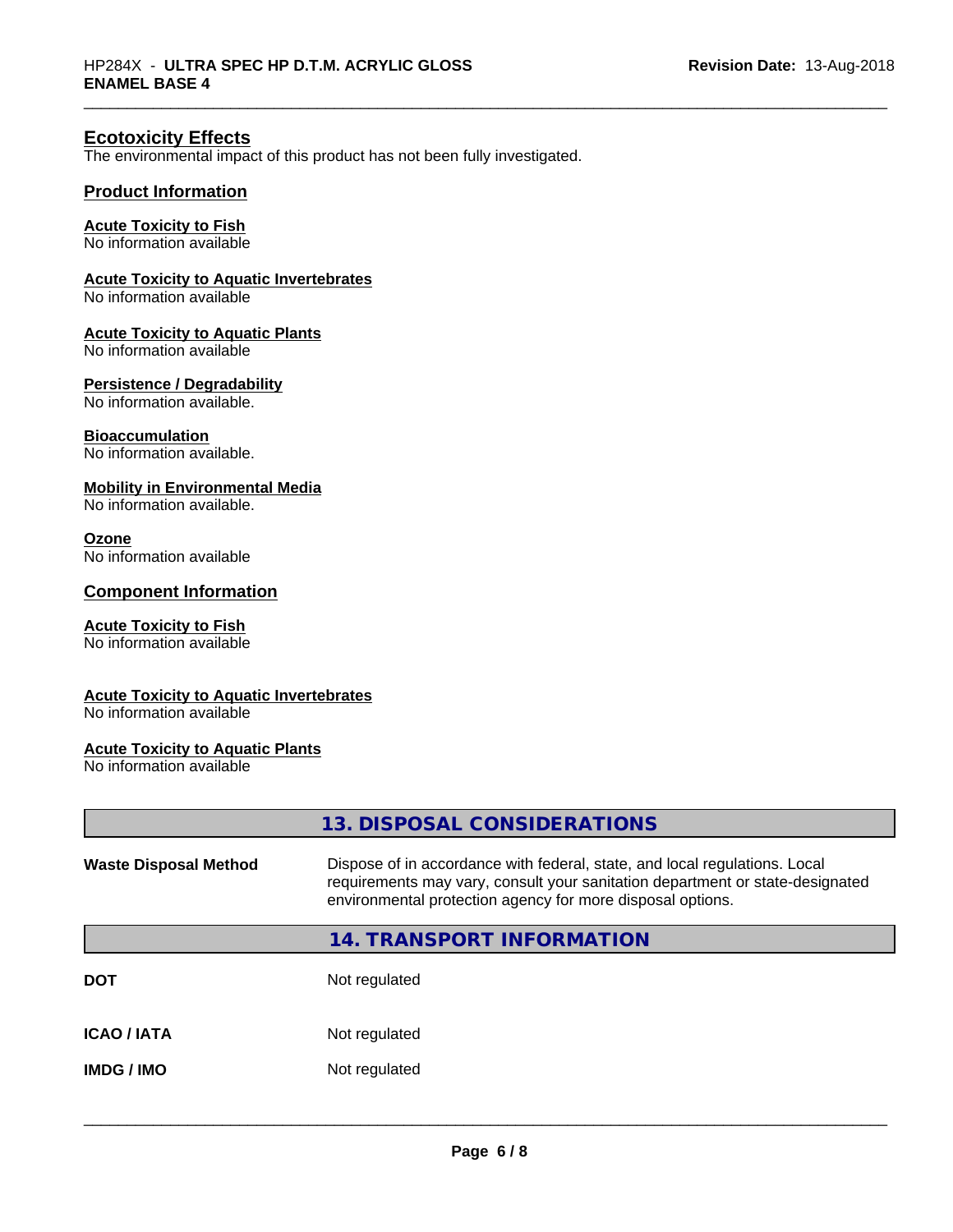# **15. REGULATORY INFORMATION**

# **International Inventories**

| <b>TSCA: United States</b> | Yes - All components are listed or exempt. |
|----------------------------|--------------------------------------------|
| <b>DSL: Canada</b>         | Yes - All components are listed or exempt. |

#### **Federal Regulations**

#### **SARA 311/312 hazardous categorization**

| Acute health hazard               | Nο |
|-----------------------------------|----|
| Chronic Health Hazard             | Nο |
| Fire hazard                       | Nο |
| Sudden release of pressure hazard | Nο |
| Reactive Hazard                   | N٥ |

#### **SARA 313**

Section 313 of Title III of the Superfund Amendments and Reauthorization Act of 1986 (SARA). This product contains a chemical or chemicals which are subject to the reporting requirements of the Act and Title 40 of the Code of Federal Regulations, Part 372:

| <b>Chemical name</b> | <b>CAS No.</b> | Weight-% | <b>CERCLA/SARA 313</b>     |
|----------------------|----------------|----------|----------------------------|
|                      |                |          | (de minimis concentration) |
| Zinc phosphate       | 7779-90-0      |          |                            |

#### **Clean Air Act,Section 112 Hazardous Air Pollutants (HAPs) (see 40 CFR 61)**

This product contains the following HAPs:

#### *None*

#### **US State Regulations**

#### **California Proposition 65**

**AVIMARNING:** Cancer and Reproductive Harm– www.P65warnings.ca.gov

#### **State Right-to-Know**

| Chem<br>$-$<br><br>пане<br>:1111 | ма<br>---<br>uscua | <b>FCOU</b><br><b>NIAV</b><br>$\cdot$<br>. . | vlvania |
|----------------------------------|--------------------|----------------------------------------------|---------|
| _<br>osphate<br>Zinc.<br>phosr   |                    |                                              |         |

# **Legend**

X - Listed

# **16. OTHER INFORMATION**